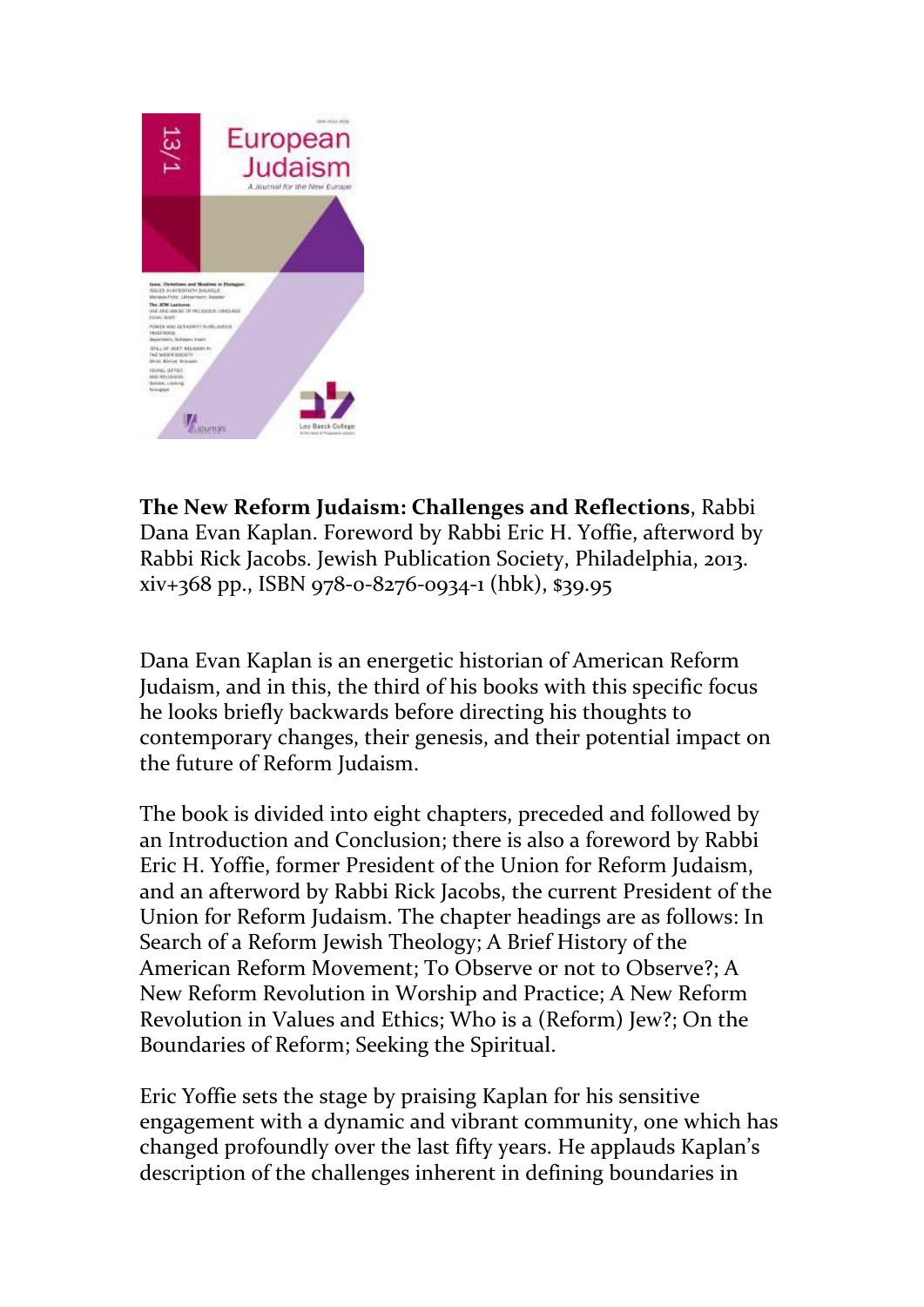Reform Judaism, in the face of a younger generation's search for a richer vein of spirituality in their lives. He does, however, indicate that not all of Kaplan's conclusions are to his liking, specifically with regard to the possible post denominational future of US Jewry, and of the need for a more coherent theology in Reform Judaism.

Rick Jacobs' afterword endorses Kaplan's main points, making the generational divide between Yoffie and himself very apparent; but it strengthens Kaplan's book that in the Foreword a rabbi who doesn't agree with him on everything has introduced his work, with overwhelming but not complete positivity.

It is immediately clear from his introduction that Kaplan feels empowered by his long years in the rabbinate to give a magisterial assessment of American Reform Judaism, shining a quite forensic light on those aspects which, while once being perceived as strengths, have proved in his view, to be weaknesses. He criticises arid atmospheres and misplaced emphases, the lack of an appropriate methodology for engaging with classic texts and drawing conclusions from them. He rejects the notion of any single belief or practice to express the essence of Judaism.

Kaplan praises the way that US Reform has become progressively less monolithic as the decades have gone by, noting how the uniformity of earlier years has been replaced by something much more dynamic, more diverse and more inclusive. He notes the selective textual analyses that underpinned Reform's early day obsession with ethical monotheism and prophetic Judaism, ignoring much else to be found in prophetic literature, and expresses the concern that 'Reform Judaism will become the religion of the least, the refuge of those seeking to justify not doing anything.' (p.10)

In the chapters of the book, Kaplan evinces his particular interest in theology and the Reform movement, and the obstacles that might need to be removed for a measured and informed engagement with classical Jewish texts and the God who suffuses their pages. He is perfectly happy to engage with theological challenges, but acknowledges that other Reform Jews find it hard to see and understand that Judaism and has always been a religion that responds to 'contemporary cultural influences' (p.53)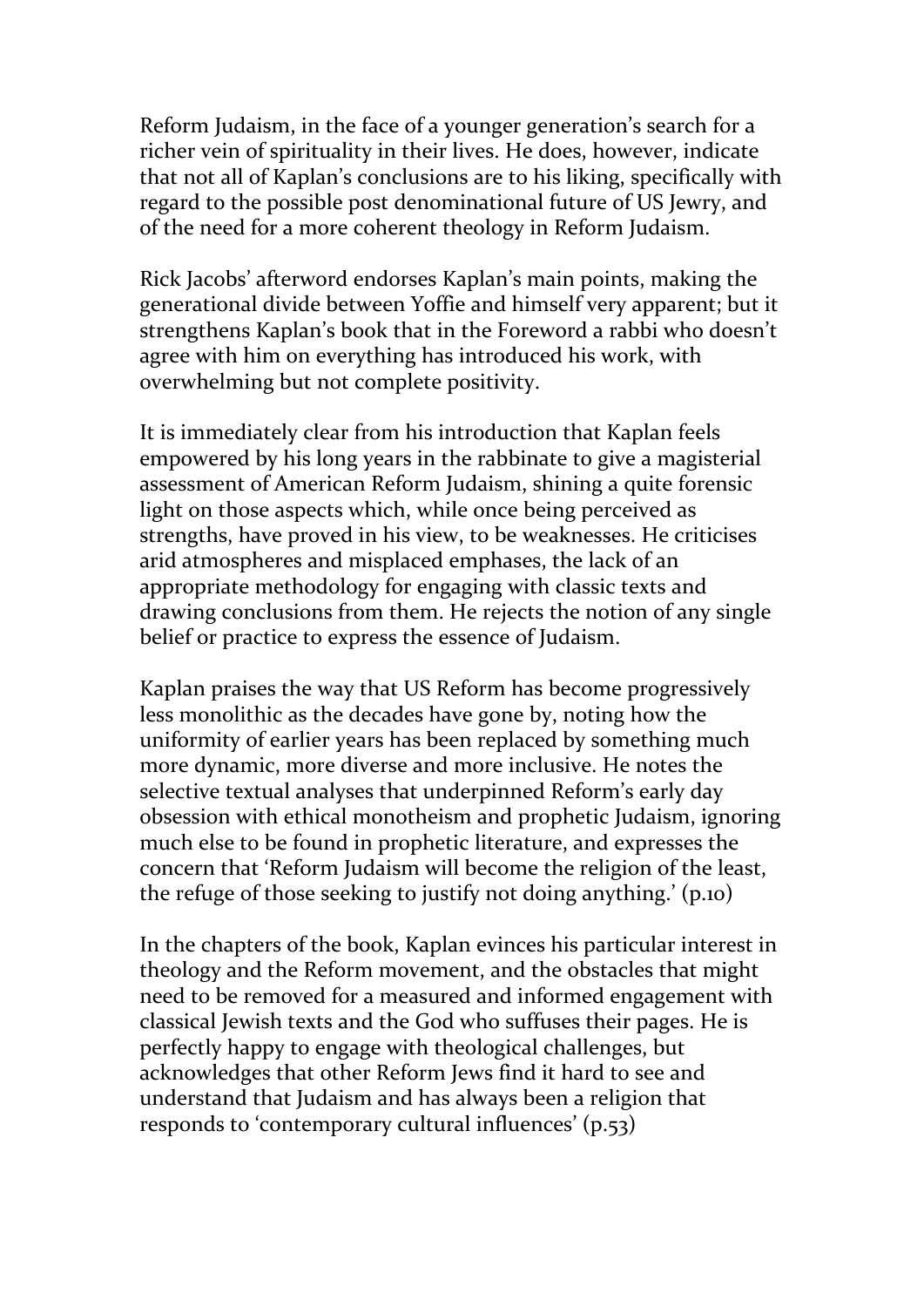The two most important chapters, to my view, are three and four, 'To Observe or Not to Observe' and 'Worship and Practice'. The former includes a retrospective on the engagement of Reform with Halacha (sic), and the pivotal moment when attitudes towards previously eschewed practices such as kashrut, regular acts of synagogal based observance, such as Shabbat and the Chagim, marriage and divorce, changed dramatically and Reform Jews began to review these areas of Jewish life and their practical and spiritual potential in a new way.

In the latter the word 'revolution' is used in the title and the chapter commences with the 1999 Pittsburgh 'Statement of Principles for Reform Judaism', largely authored by Rabbi Richard Levy, which advocated an openness to experimenting with rituals that had formerly been dismissed, such as mikveh and tefillin, and which caused an enormous controversy within Reform circles. For Kaplan, greater openness to Jewish ritual within American Reform Judaism is a huge positive, though he asserts that it was not without drawbacks, specifically with regard to a coherent theology that bound Reform Jews and told them where they stood with regard God and religious truth. For him, the changing environment of the 1970s led to the acceptance of theological pluralism which undermined the core truth of Classical Reform, that it represented the purest form of ethical monotheism.

If the revolution leads to positive results it may be worth it, but the risk is that the only substantial outcome will be a muddled and multi-layered theology that will trouble American Reform 'for decades to come' (p. 138).

Kaplan clearly cares for the Reform Judaism to which he has devoted his adult life, understands the changes that have taken place and accepts many of them, but it seems fair to say that he is not especially confident about its future by very reason of its disparity and the lack of an ethos which not only binds but sustains a religious approach that also seeks to be a unifying ideology and theology.

We should salute Dana Evan Kaplan's diligence in completing this latest survey of American Reform Judaism, and from a British perspective consider its content for implications that may one day, or may already be, relevant to us.